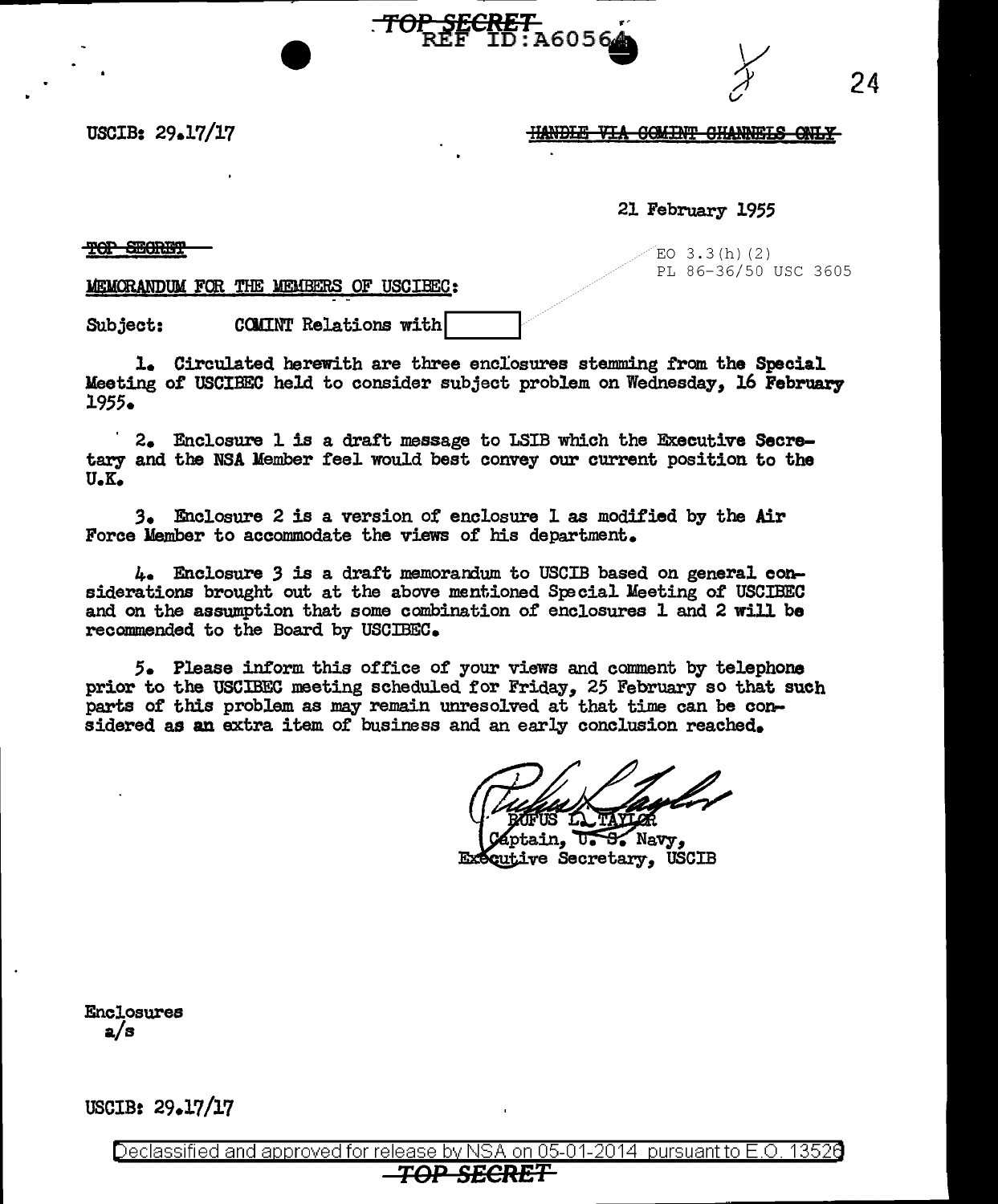TOP SEGRIFT

EO 3.3(h)(2) PL 86-36/50 USC 3605

**FROM:** EXECUTIVE SECRETARY  $TO:$ SUSLO, LONDON **INFO: DIRNSA** 

PIEASE PASS THE FOLLOWING TO THE CHAIRMAN, LSIB FROM THE CHAIRMAN, USCIB:

**TOP SEGRET** 60564

1. FUSCIB HAS CAREFULLY CONSIDERED THE LIST OF EQUIPMENTS CONTAINED IN YOUR SECRETARY'S NOTE OF 21 JANUARY 1955 (ISIB/28/55) AND HAS ASKED THAT THE COMMENTS SET FORTH BELOW BE CONVEYED TO YOUR BOARD.

2. USCIB IS PREPARED TO PROVIDE ITEMS  $3(B)$ , (D) AND  $(E)$  AS LISTED. **TTEM** 3(E) IS, HOWEVER, NOT CURRENTLY ON HAND. THE DIRECTOR, NSA HAS BEEN DIRECTED TO ARRANGE FOR PROCUREMENT AND DELIVERY OF THESE ITEMS AND WILL. IT IT IS AGREEABLE TO YOU, HANDLE THE MATTER DIRECTLY WITH THE DIRECTOR, GCHQ.

3. ITEM (F). THE SCR-291 HF/DF EQUIPMENTS. IS UNAVAILABLE AND IS. AS YOU ARE NO DOUBT AWARE, CONSIDERED BY OUR PEOPLE TO BE OBSOLETE. WAS THERE A PARTICULAR REASON WHY REQUESTED THIS? WE BELIEVE WE COULD OBTAIN AN/CRD-2A'S FOR THEM IF ACCEPTABLE IN PLACE OF THE SCR-291.

4. ITEMS 3(A) AND 3(C), THE AN/APR 9 RECEIVERS AND THE SIGNAL GENERA-TORS. ARE IN CRITICAL SHORT SUPPLY AND THEIR USE HAS BEEN FOR ALL PRAC-TICAL PURPOSES PREEMPTED AS A HIGH PRIORITY ITEM FOR CURRENT ELINT RE-QUIREMENTS. USCIB CANNOT UNDERTAKE TO SUPPLY THOSE ITEMS.

5. WE MUST AGAIN POINT OUT THAT USCIB HAS NO COGNIZANCE IN THE ELINT FIELD AND IS MOST RELUCTANT TO TAKE ANY ACTION THAT WOULD INTERFERE UNNECESSARILY WITH THE DIRECT AND TIMELY PROCUREMENT OF MUCH NEEDED ELINT INFORMATION WHICH IS HIGHLY IMPORTANT TO OUR TACTICAL COMMANDERS. AS YOU ARE NO DOUBT AWARE, THE U.S. ALREADY HAS A WELL ADVANCED ARRANGE-MENT TO SUPPLY ELINT EQUIPMENT TO IN RETURN FOR ELINT. AT THE SAME TIME WE WISH TO DO ALL POSSIBLE TO PREVENT AN EMBARRASS-MENT IN THE COMINT ARRANGEMENTS WITH THE

6. USCIB IS OF THE OPINION THAT IT SHOULD BE POSSIBLE FOR YOU TO SUCCEED IN YOUR COMINT NEGOTIATIONS WITH THE WITHOUT PREJUDICE TO BILATERAL ELINT ARRANGEMENTS.

7. TO THE EXTENT THAT ELINT EQUIPMENT NEEDED FOR COMINT SEARCH IS INVOLVED IN ITEM 3(A) OF YOUR LIST, USCIB IS PREPARED TO OFFER A LIMITED QUANTITY OF AN/APR-4 EQUIPMENTS (OR ITS U.S. NAVY SHIPBORNE COUNTERPART THE RDO AND SPR-2) AS MORE SUITABLE FOR UHF COMMUNICATIONS SEARCH. EVEN THOSE ARE IN SHORT SUPPLY BUT WE COULD MAKE LIMITED QUANTITY AVAILABLE TO YOU IF YOU FEEL YOUR COMINT NEGOTIATIONS MIGHT **OTHERWISE FAIL.** 

-TOP SECRET

8. YOUR COMMENTS WOULD BE APPRECIATED.

Enclosure 1 with USCIB 29.17/17 dated 21 February 1955.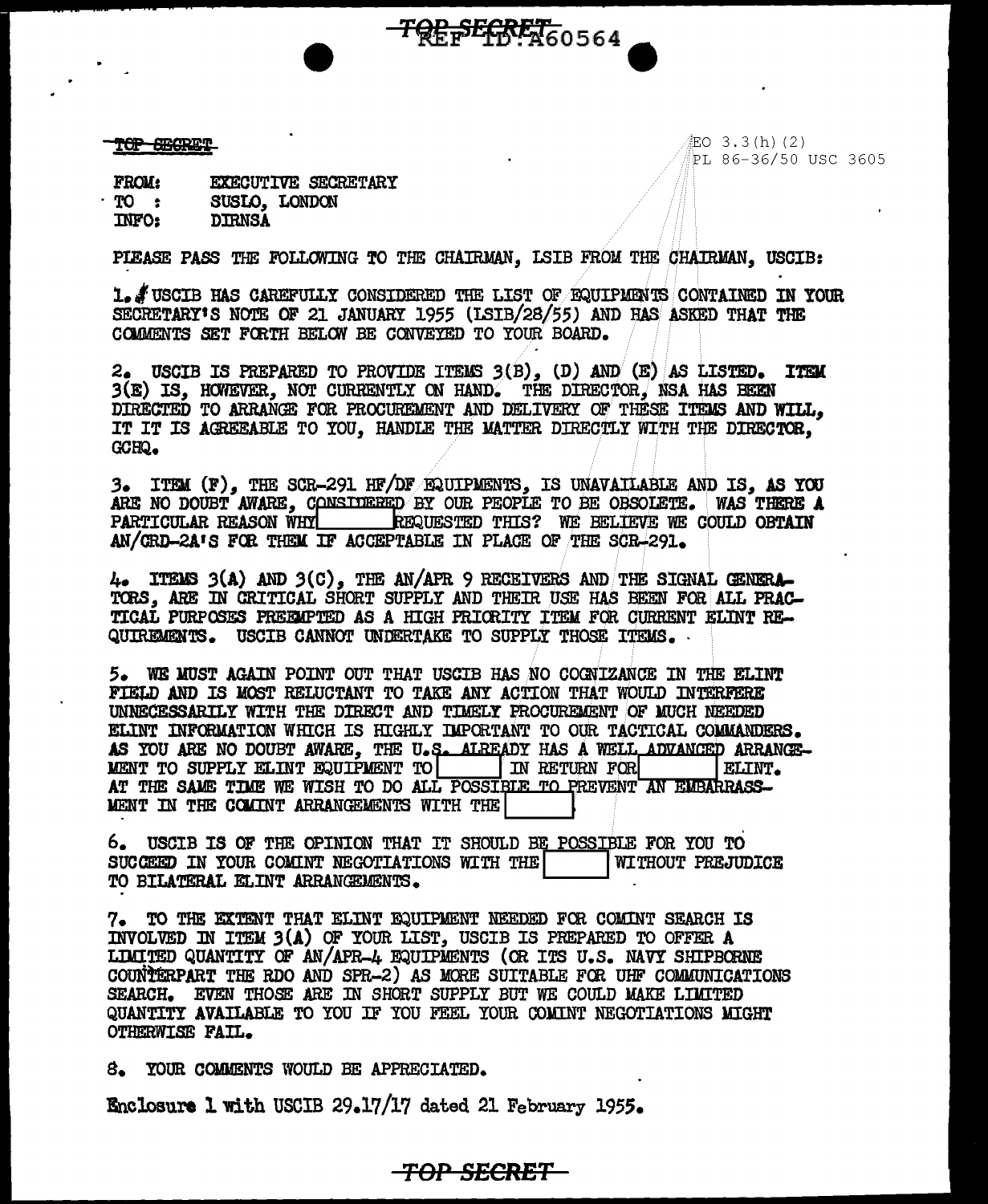$\overline{C}$  separation is the set of the set of the set of the set of the set of the set of the set of the set of the set of the set of the set of the set of the set of the set of the set of the set of the set of the set of

..

PL 86-36/50 USC 3605

FM: EXECUTIVE SECRETARY<br>TO: SUSLO. LONDON SUSLO. LONDON INFO: DIRNSA

PLEASE FASS THE FOLLOWING TO THE CHAIRMAN, LSIB FRGI THE CHAIRMAN, USCIB;

**TOP BECRET**6050

1. USCIB HAS CAREFULLY CONSIDERED THE LIST OF EQUIPMENTS CONTAINED IN YOUR SECRETARY'S NOTE OF 21 JANUARY 1955 (LSIB/28/55) AND HAS ASKED THAT THE CG1MENTS SET FORTH BELOW BE CONVElED/ TO YOUR BOARD.

2. USCIB IS PREPARED TO PROVIDE ITEMS 3(B). (D) AND (E) AS LISTED. ITEM  $3(E)$  IS, HOWEVER, NOT CURRENTLY ON HAND. THE DIRECTOR, NSA HAS BEEN DIRECTED TO ARRANGE FOR PROCUREMENT AND DELIVERY OF THESE ITEMS AND WILL, IF IT IS AGREEABLE TO YOU, HANDLE THE MATTER DIRECTLY WITH THE DIRECTOR. GCHQ.

3. ITEM (F), THE SCR-291 HF/DF EQUIPMENTS, IS UNAVAILABLE AND IS, AS YOU ARE NO DOUBT AWARE, CONSIDERED BY OUR PEOPLE TO BE OBSOLETE. WAS THERE A PARTICULAR REASON WHY REQUESTED THIS? WE BELIEVE WE COULD OBTAIN AN/CRD-2A1S FOR THEM IF ACCEPTABLE IN PLACE OF THE SCR-291.

ITEMS  $3(A)$  AND  $3(C)$ , THE AN/APR 9 RECEIVERS AND THE SIGNAL GENERATORS, ARE IN CRITICAL SHORT SUPPLY AND THEIR USE HAS BEEN FOR ALL PRACTICAL PURPOSES PREEMPTED AS A HIGH PRIORITY ITEM FOR CURRENT ELINT REQUIREMENTS. /USCIB CANNOT UNDERTAKE TO SUPPLY THOSE ITEMS.

*5.* WE MUST AGAIN .POINT OUT THAT USCIB HAS NO COONIZANCE IN THE ELINT FIELD. FURTHER USCIB IS OF THE OPINION THAT YOUR COMINT NEGOTIATIONS WITH THE WILL NOT BE PREJUDICED BY THE EXCLUSION OF ELINT EQUIPMENTS AND CONSIDERATIONS.

6. TO THE EXTENT THAT ELINT EQUIPMENT NEEDED FOR COMINT SEARCH IS INVOLVED IN ITEM  $3(A)$  OF YOUR LIST, USCIB IS PREPARED TO OFFER  $A$ LIMITED QUANTITY OF AN/ APR-4 EQUIPMENTS (OR ITS U. s. NAVY SHIPBORNE COUNTERPART THE RDO AND SPR-2) AS MORE SUITABLE FOR UHF COMMUNICATIONS SEARCH. EVEN THOSE ARE IN SHORT SUPPLY BUT WE COULD MAKE LIMITED QUANTITY AVAILABLE TO YOU IF YOU FEEL YOUR CCMIN'T NEGOTIATIONS MIGHT OTHERWISE FAIL.

*TOP BBCBE:T* 

7. YOUR CCMMENTS WOULD BE APPRECIATED.

Enclosure 2 with USCIB 29.17/17 dated 21 February 1955.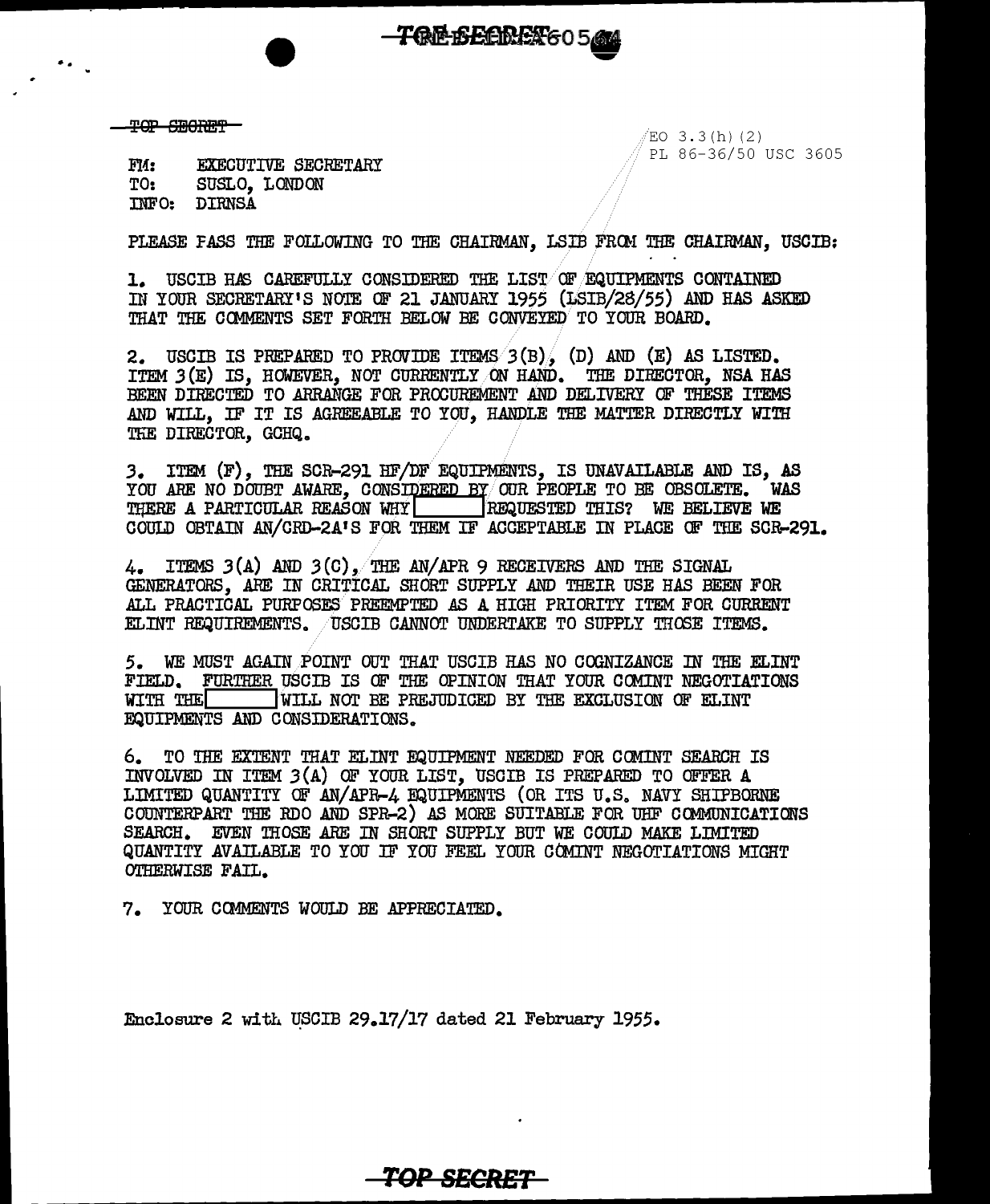TOP REFRET: A6056

 $EO$  3.3(h)(2) PL 86-36/50 USC 3605

DRAFT

TOP SEGRET

MEMORANDUM FOR THE MEMBERS OF USCIB:

Subject: COMINT Relations with

References: (a) USCIB 29.17/13 of 31 January 1955. (b) USCIB 29.17/15 of 14 February 1955.  $(c)$  USCIB 29.17/16 of 15 February 1955.

1. Further to the decision of USCIB at its 112th meeting with regard to reference (a), USCIBEC has considered the matter in the light of the discussion at the 112th meeting of USCIB and other available factors.

2. USCIBEC has also taken note of the below stated unanimous technical opinion on the material listed in reference (a) and of the U.K. views received in answer to reference (b) as set forth in reference (c).

*3.* Referring to the enclosure with reference (a) it is the unanimous opinion of the technical advisors available to USCIBEC through the Army, Navy, Air Force, NSA and CIA and of the members of USCIBEC themselves that:

a. The AN/APR 9 equipments listed in item 3(a) of reference (a) are primarily ELINT but do have limited COMINT uses. They are currently in critical short supply in the U.S. and those that are available are being monopolized as a high priority item in the ELINT effort.

b. The SKL chain amplifiers listed in item 3(b) of reference (a) may be used for either ELINT or COMINT, principally the latter. They are an unclassified item available commercially.

c. The Signal Generators listed in item  $3(c)$  fall in the same category as the AN/APR 9 Receivers listed in item  $3(a)$ . They are in fact test devices for maintenance of the AN/APR 9 Receiver.

d. The Kay Sonograph (item  $3(d)$ ) is a commercial item used extensively for either ELINT or COMINT purposes.

e. The Clark VHF Receivers listed in item  $3(e)$  are used extensively for both ELINT and COMINT. They can be made available, but not immediately.

f. The SCR-291 HF/DF equipments listed in item  $3(f)$  are solely COMINT items and are now considered obsolete in the U.S. They are also unavailable. More modern equipment, such as the AN/CRD-2A, is understood to be available. It is considered appropriate to offer a substitute under the circumstances and the AN/CRD-2A is considered suitable for that purpose.

Enclosure 3 with USCIB 29.17/17 dtd 21 Feb 1955.

## **TOP SECRET**